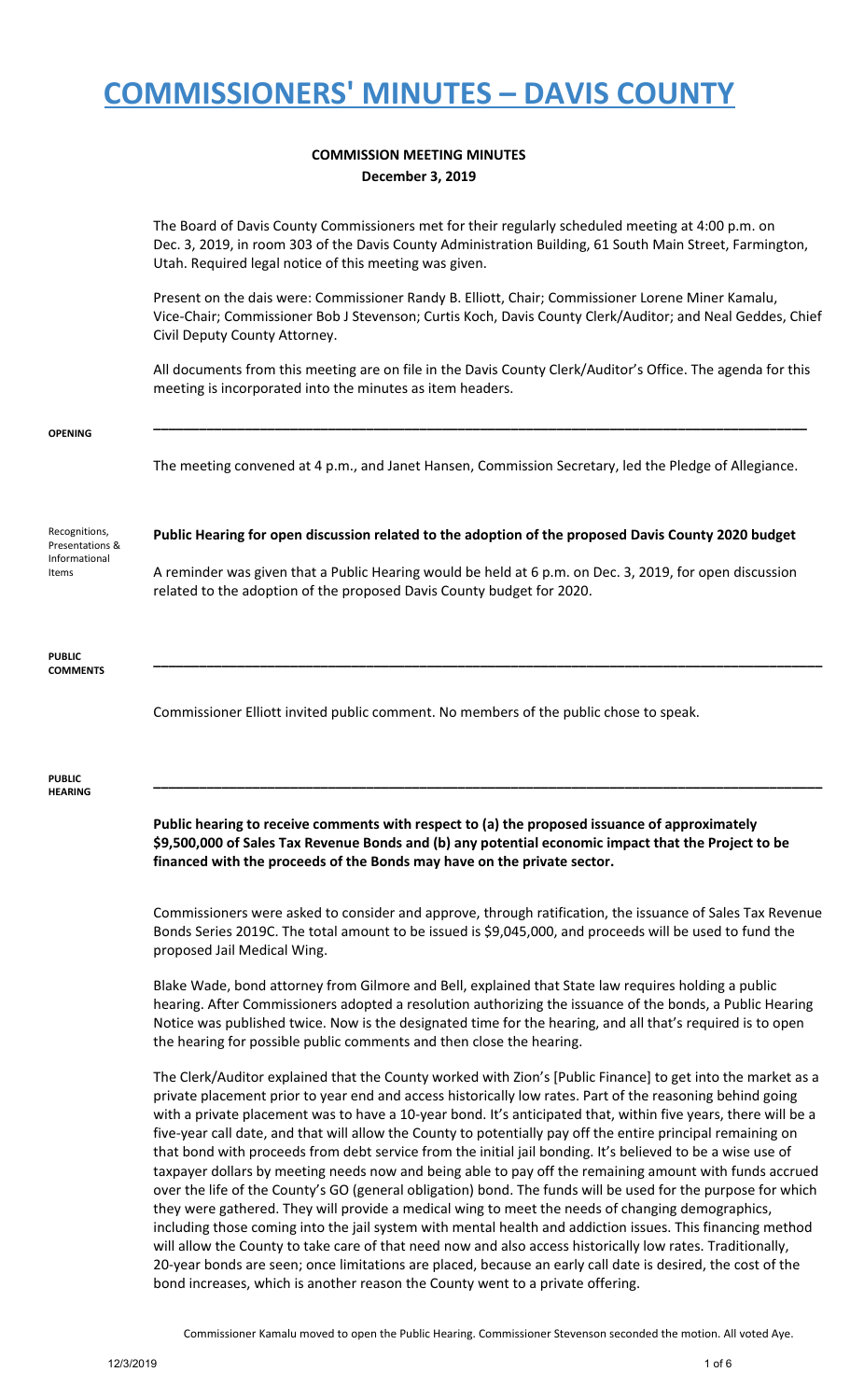There were no comments from members of the public.

Ratify agreement #2019-598 with Key Government Finance (KFG) Inc. to secure funding for the Jail Medical Wing

**Ratify agreement #2019-598 with Key Government Finance (KGF) Inc. to secure funding for the Jail Medical Wing –** *Presented by Curtis Koch, Davis County Clerk/Auditor*

It was decided to move the Clerk/Auditor's request to ratify an agreement with Key Government Finance (FGF) Inc. to secure funding for the Jail Medical Wing from later on the agenda to this time. The contract period is 12/16/2019- 2/2/2025. The receivable amount is \$9,080,000, with debt service payments over the life of the bond.

A motion was made to close the Public Hearing and ratify the agreement with Key Government Finance Inc. to secure the funding for the Jail Medical Wing.

> Motion to Approve: Com. Kamalu Seconded: Com. Stevenson All voted Aye

#### **BUSINESS/ ACTION**

Agreement #2019-599 with Nancy Fraser for in-kind donation of bulk fleece to make blankets etc. for the animals

Agreement #2019-600 with Deseret Industries for internships at Davis County Animal Care & Control

**Agreement #2019-599 with Nancy Fraser for an in-kind donation of bulk fleece to make blankets etc. for the animals** — *Presented by Kevin Stuart, Animal Care & Control Development Manager*

**\_\_\_\_\_\_\_\_\_\_\_\_\_\_\_\_\_\_\_\_\_\_\_\_\_\_\_\_\_\_\_\_\_\_\_\_\_\_\_\_\_\_\_\_\_\_\_\_\_\_\_\_\_\_\_\_\_\_\_\_\_\_\_\_\_\_\_\_\_\_\_\_\_\_\_\_\_\_\_\_\_\_\_\_\_\_\_\_**

An in-kind donation agreement with Nancy Fraser was presented. Ms. Fraser, of Layton, donated a truckload of bulk fleece to be used to make blankets and toys for kittens and cats in the care of Animal Care & Control. With the cold winter ahead, this donation is timely and appreciated. The contract period is 11/25/2019. The receivable amount is \$5,000.

**Agreement #2019-600 with Deseret Industries for internships at Davis County Animal Care & Control** — *Presented by Kevin Stuart, Animal Care & Control Development Manager*

An internship agreement with Deseret Industries Employment Placement Program was presented. An intern will be working with Animal Care & Control for the next four weeks. Deseret Industries will pay the intern's salary and insurance while the individual learns marketable skills on the job. It is the department's first such agreement with Deseret Industries. If it works, and if there are other clients with an interest in animal welfare as they reenter the workforce, a long-term agreement may be made. The contract period is 11/04/2019 to 01/28/2020. The contract is neither payable nor receivable.

> Motion to Approve Items: Com. Stevenson Seconded: Com. Kamalu All voted Aye

Agreement #2019-601 with Utah Republican Party for rental space for the Utah State Republican Convention

**Agreement #2019-601 with Utah Republican Party for rental space for the Utah State Republican Convention** — *Presented by Mike Moake, Davis County Legacy Events Center Marketing*

An agreement with the Utah State Republican Party was presented. The contract is for the Utah State Republican Convention to be held at the Legacy Events Center. A question was asked about the contracting entity providing its own draperies and sound. Commissioners were informed that the person who signed the contract had toured the Legacy Events Center and said they would make it work. The contract period is 04/23/2020 to 04/25/2020. The receivable amount is \$8,540.

> Motion to Approve: Com. Stevenson Seconded: Com. Kamalu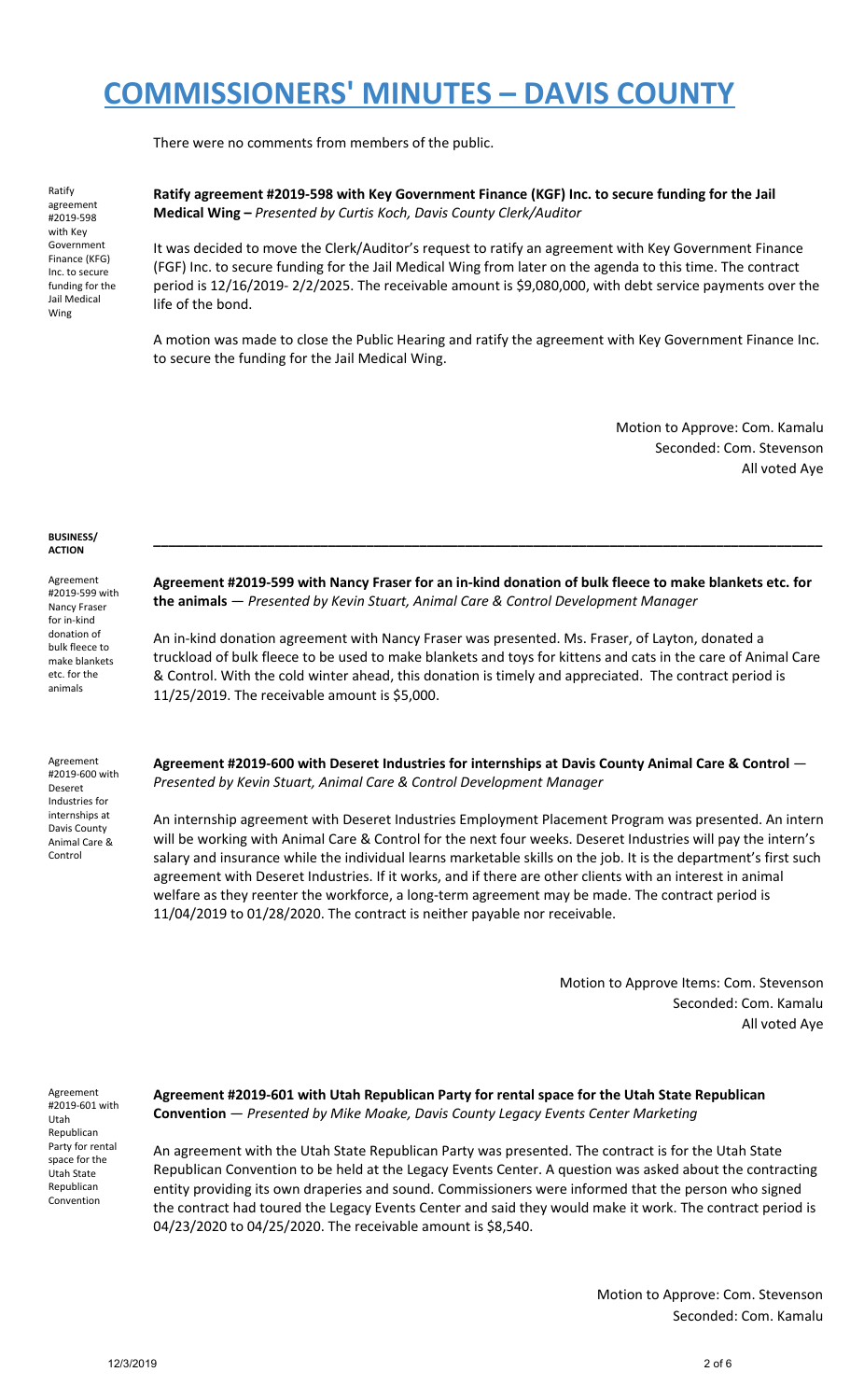All voted Aye

Amendment #2019-220-A with CRSA, Inc. to include architectural services for Facilities Building and Book Drop

**Amendment #2019-220-A with CRSA, Inc. to include architectural services for Facilities Building and Book Drop** — *Presented by Lane Rose, Davis County Facilities Director*

An amendment to a contract with CRSA, Inc. was presented to include architectural services for the Facilities Building and the Library Book Drop [in Farmington]. The contract period begins on 11/26/2019. The payable amount is \$164,500.

Agreement #2019-602 with Modern Out West for architectural services for CJC facade remodel **Agreement #2019-602 with Modern Out West for architectural services for CJC facade remodel** — *Presented by Lane Rose, Davis County Facilities Director*

A contract with Modern Out West was introduced for architectural services for the CJC façade remodel. The contract period begins on 12/03/2019. The payable amount is \$10,293.

> Motion to Approve Items: Com. Kamalu Seconded: Com. Stevenson All voted Aye

Request Approval #2019-603 of polling locations and designation of polling locations as common polling places in accordance with Utah Code 20A-5-303

**Request Approval #2019-603 of polling locations and designation of polling locations as common polling places in accordance with Utah Code 20A-5-303** — *Presented by Brian McKenzie, Davis County Clerk/Auditor Chief Deputy*

A list of polling places designated by the Clerk/Auditor, for use in 2020 during the March 3 Presidential Primary Election, the June 30 Regular Primary Election, and the November 3 Regular General Election, was provided to Commissioners. A request was made that the polling locations be approved and also designated as common polling places for the precincts listed on the document.

In response to a question about ballot funding for the Presidential Primary, Commissioners were informed that the State has provided funding for that as part of the legislation that was passed requiring the election. The exact dollar amount is still to be determined.

The County's use of a drop-off box during the most recent election was discussed. It was very successful as a means of allowing people to "walk and drop" their ballots outside of the polling location. It's anticipated that more drop-off boxes will be used at different polling locations to make voting as convenient as possible. The County goes through all of the security processes to ensure those ballots are eligible for counting.

A question was asked about the success of ranked-choice in areas that used that method during the most recent election. Curtis Koch, answering as the Clerk of Davis County, said he believed that form of voting yielded the same results – the most popular candidates remained the most popular candidates throughout the process – so he didn't see the promised benefits. Next year, during the Presidential Election, some citizens in those cities may be disappointed or confused about why their votes for President of the United States aren't ranked-choice. The more consistent the method provided for the voter and the voter experience, the better your chance to encourage people to exercise their right and their duty to vote. Ranked choice was reported as a success, but citizens are not best served by flipping voting methods one year for a municipal election, and then back for a county or national election.

> Motion to Approve: Com. Kamalu Seconded: Com. Stevenson All voted Aye

Amendment #2019-564-A with UCCJJ for

**Amendment #2019-564-A with UCCJJ for a grant change request from replacement K9 to training for K9 and handler (#2019-564)** — *Presented by Chief Deputy Susan Poulsen, Davis County Sheriff's Office*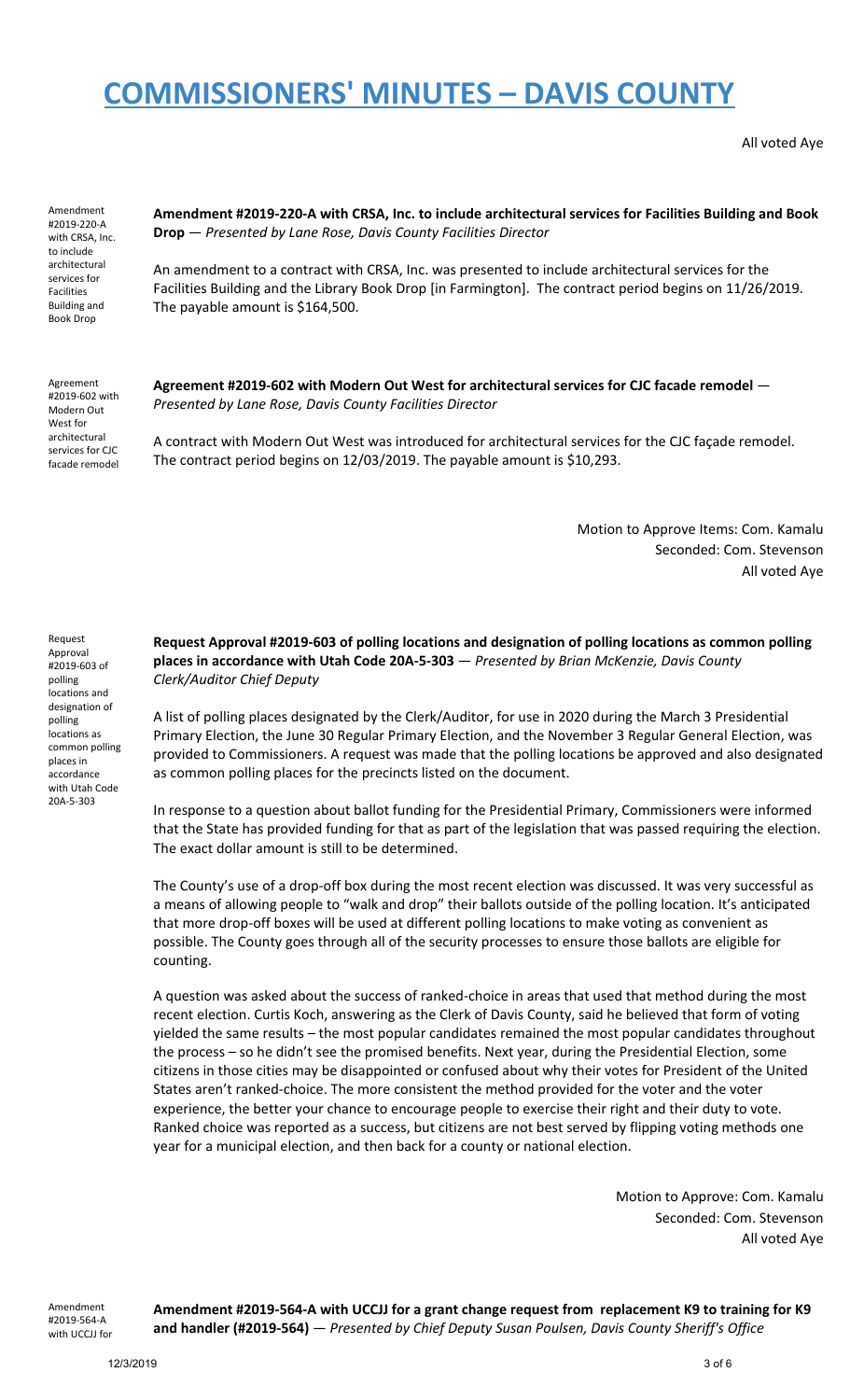replacement K9 to training for K9 and handler (#2019-564) An amendment to a grant award agreement with the State of Utah Commission on Criminal and Juvenile Justice (UCCJJ) was introduced. The grant was for a replacement K9 but is now to be used for K9 handler training because the K9 is being donated. The contract period is 01/01/2020 to 06/30/2020. The receivable amount is \$4,500. Amendment #2019-565-A with UCCJJ for grant change request for replacement K9 to training for K9 and handler (#2019-565) **Amendment #2019-565-A with UCCJJ for a grant change request from replacement K9 to training for K9 and handler (#2019-565)** — *Presented by Chief Deputy Susan Poulsen, Davis County Sheriff's Office* An amendment to a second grant award, through the State UCCJJ, was also presented to change the use from replacing a K9 to K9 training for the handler. The contract period is 01/01/2020 to 06/30/2020. The receivable amount is \$2,500. Agreement #2019-604 with Metals Manufacturing Company for installation of two automatic doors **Agreement #2019-604 with Metals Manufacturing Company for the installation of two automatic doors** — *Presented by Chief Deputy Susan Poulsen, Davis County Sheriff's Office* A contract with Metals Manufacturing Company, to install electric openers to the front doors of the Sheriff's Office, was introduced. Electric openers will be installed on one exterior door, and also one interior door, to bring the facility into ADA [Americans with Disabilities Act] compliance. The contract beginning date is 12/3/2019, and work needs to be done within the month of December. The payable amount is \$3,479.63. Agreement #2019-605 with Tech Connect for service agreement for Powerware 9155 kVA UPS **Agreement #2019-605 with Tech Connect for a service agreement for Powerware 9155 kVA UPS** — *Presented by Chief Deputy Susan Poulsen, Davis County Sheriff's Office* A contract with Tech Connect was presented. The agreement is for preventative maintenance for two uninterruptible power sources that allow the Sheriff's Office to continue the load between the time power is lost and generators start up. The contract period is 12/03/2019 to 12/03/2020. The payable amount is \$4,790.

Agreement #2019-606 with WatchGuard for three body cameras, charging base kits and cables with software

grant change request for

> **Agreement #2019-606 with WatchGuard for three body cameras, charging base kits and cables with software** — *Presented by Chief Deputy Susan Poulsen, Davis County Sheriff's Office*

An agreement with WatchGuard, for three body cameras and the accessories and software that go with them, was presented. The agreement for the software is for five years. The initial cost of these body cameras is \$3,765, and the service agreement for the coverage on the body cameras is \$450 for each year. The contract period is 12/03/2019 to 12/03/2024. The payable amount is \$3,765, \$450, \$450, \$450, \$450.

> Motion to Approve Items: Com. Stevenson Seconded: Com. Kamalu All voted Aye

Resolution #2019-607 to reappointment Marti L. Money to the South Davis Recreation District Administrative Control Board

**Resolution #2019-607 to reappointment Marti L. Money to the South Davis Recreation District Administrative Control Board** — *Presented by Commissioner Elliott*

A resolution to reappoint Marti L. Money to the South Davis Recreation District Administrative Control Board was presented. The appointment is for a four-year term. The term is 12/31/2019 to 12/31/2023.

> Motion to Approve: Com. Stevenson Seconded: Com. Kamalu All voted Aye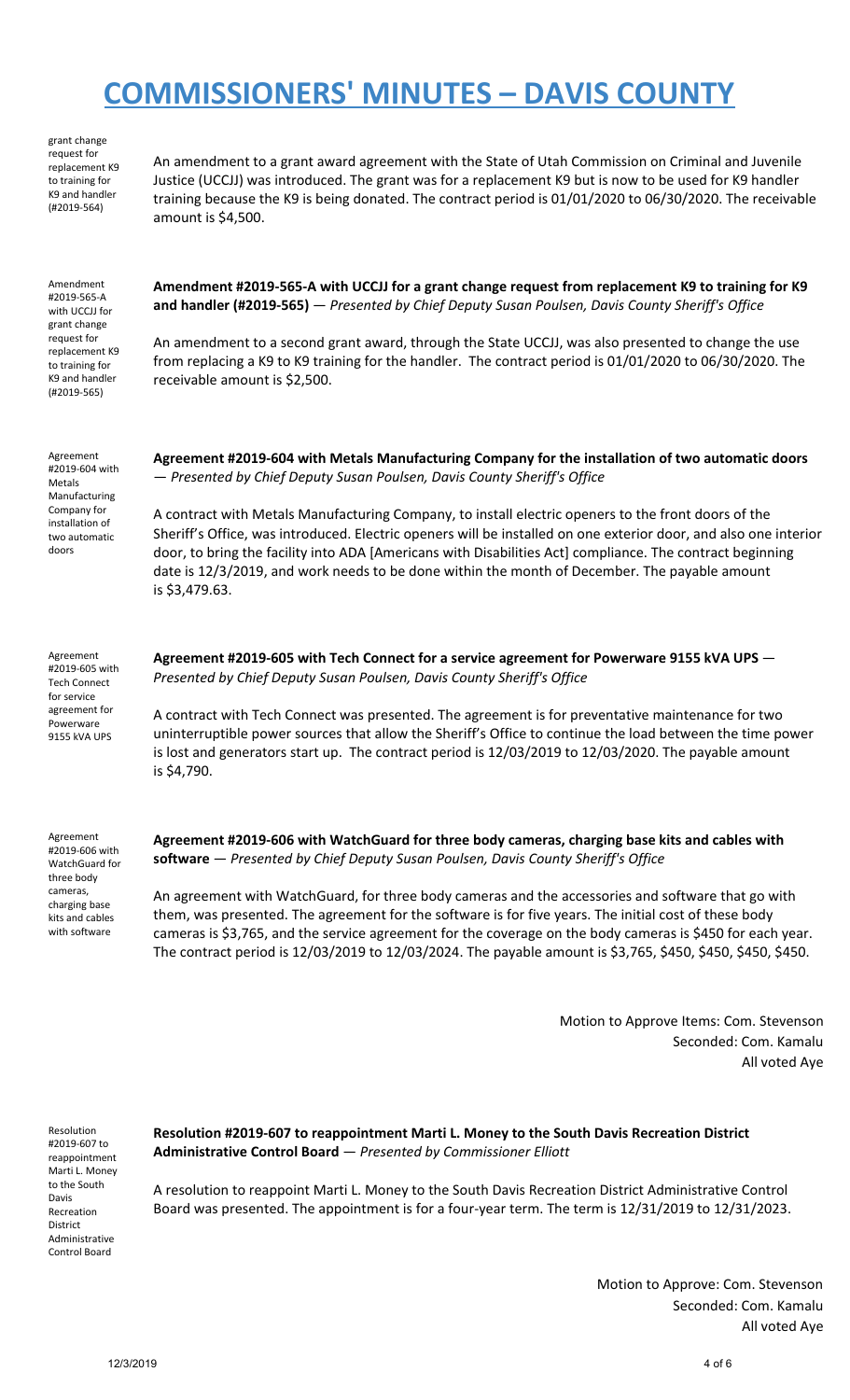Commissioner Kamalu moved to recess to the Board of Equalization. Commissioner Stevenson seconded the motion. All voted Aye.

| <b>BOARD OF</b><br><b>EQUALIZATION</b> |                                                                                                                                                                                                                          |
|----------------------------------------|--------------------------------------------------------------------------------------------------------------------------------------------------------------------------------------------------------------------------|
| Property Tax<br>Register               | Property Tax Register matters were presented by Curtis Koch, Davis County Clerk/Auditor.                                                                                                                                 |
|                                        | Commissioners were asked to consider the following Auditor's Adjustments:<br>Appeals                                                                                                                                     |
|                                        | • A report recommending "Approved" with various approvals on appeals totaling \$204,815;<br>• A large-dollar appeal that is recommended with \$2,231,174.                                                                |
|                                        | Abatements<br>• A report with various Late Abatement requests totaling \$3,418.68.<br>Corrections                                                                                                                        |
|                                        | • Two Veteran Exemption abatements for the year 2018;<br>• One abatement for the year 2019, where the parcel is a road.<br>Under Assessor's Adjustments, there was a report with various Assessor-initiated corrections. |
|                                        |                                                                                                                                                                                                                          |
|                                        | Motion to Approve: Com. Kamalu<br>Seconded: Com. Stevenson<br>All voted Aye                                                                                                                                              |
|                                        | Commissioner Kamalu moved to reconvene Commission Meeting. Commissioner Stevenson seconded the motion. All voted Aye.                                                                                                    |
| <b>CONSENT</b><br><b>ITEMS</b>         |                                                                                                                                                                                                                          |
| <b>Check Registers</b>                 | <b>Check Registers</b>                                                                                                                                                                                                   |
|                                        | Check Registers were approved.                                                                                                                                                                                           |
|                                        | Motion to Approve: Com. Kamalu<br>Seconded: Com. Stevenson<br>All voted Aye                                                                                                                                              |
| Commission                             | <b>Meeting Minutes</b>                                                                                                                                                                                                   |
| Meeting<br><b>Minutes</b>              | Meeting Minutes for November 19, 2019, and Work Session Minutes for November 12, 2019, were<br>presented for approval.                                                                                                   |
|                                        | Motion to Approve: Com. Kamalu<br>Seconded: Com. Stevenson<br>All voted Aye                                                                                                                                              |
| <b>COMMISSION</b><br><b>COMMENTS</b>   |                                                                                                                                                                                                                          |

**Commissioner Elliott** was in Houston, Texas, two weeks ago with Animal Care & Control for a conference on animal welfare and the changing dynamics of animal welfare. It was a very good group, recognizing that with the safe harboring of animals there is a need for euthanasia for ill and old animals, and those that have